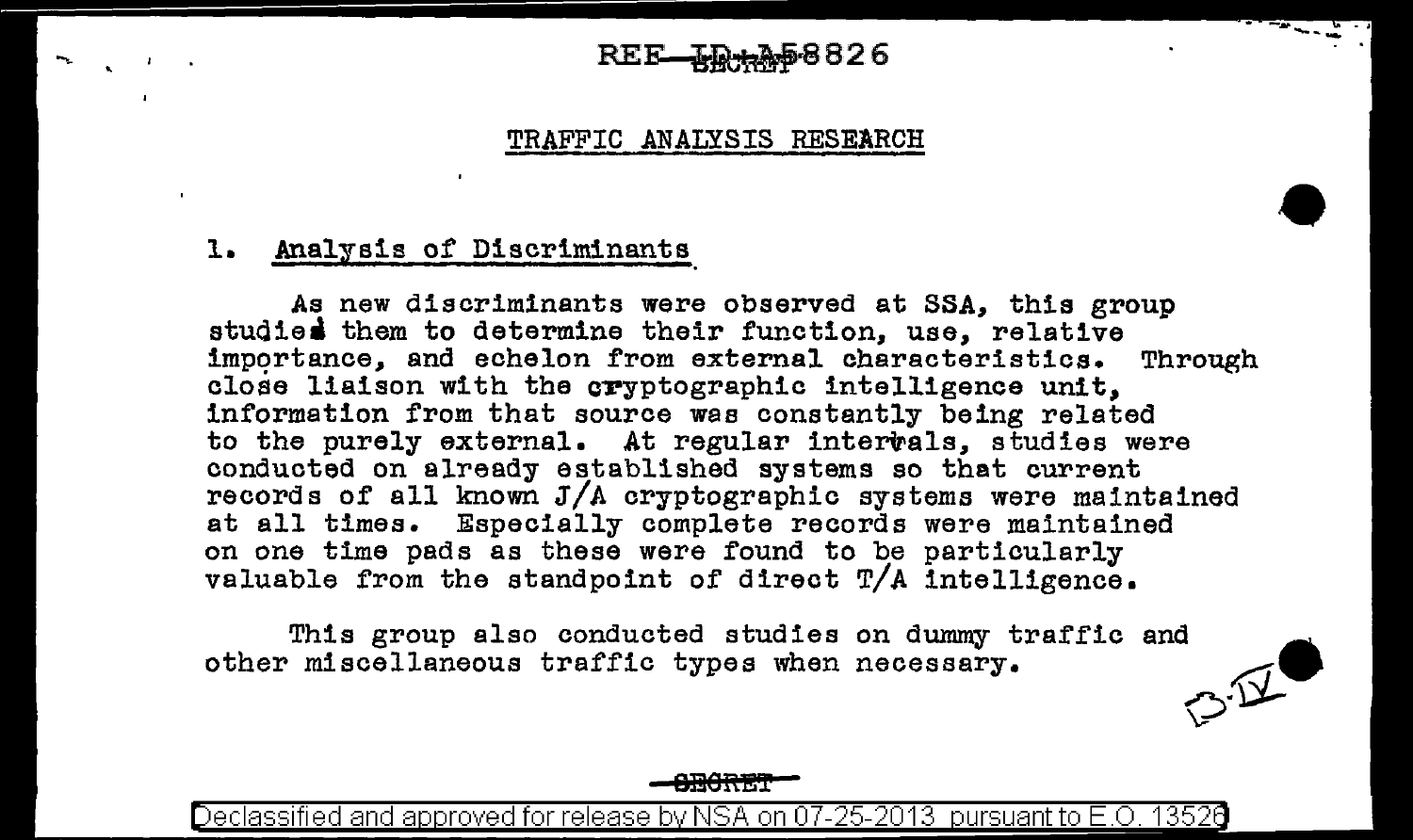#### ~:A58826

#### TRAFFIC ANALYSIS RESEARCH

#### 2. DD Research

The function of this group was primarily the identification of DD numbers and the establishment of the validity of identifications. All methods of identfying DD's, including T/A cribs, short time lapses, etc. were used, but special emphasis was placed on methods which exploited available ultra material, notably **Ate** and Dendai Order of Battle cribs.

The secondary function was the cryptanalytic solution of the DD systems themselves as an aid to further identifications.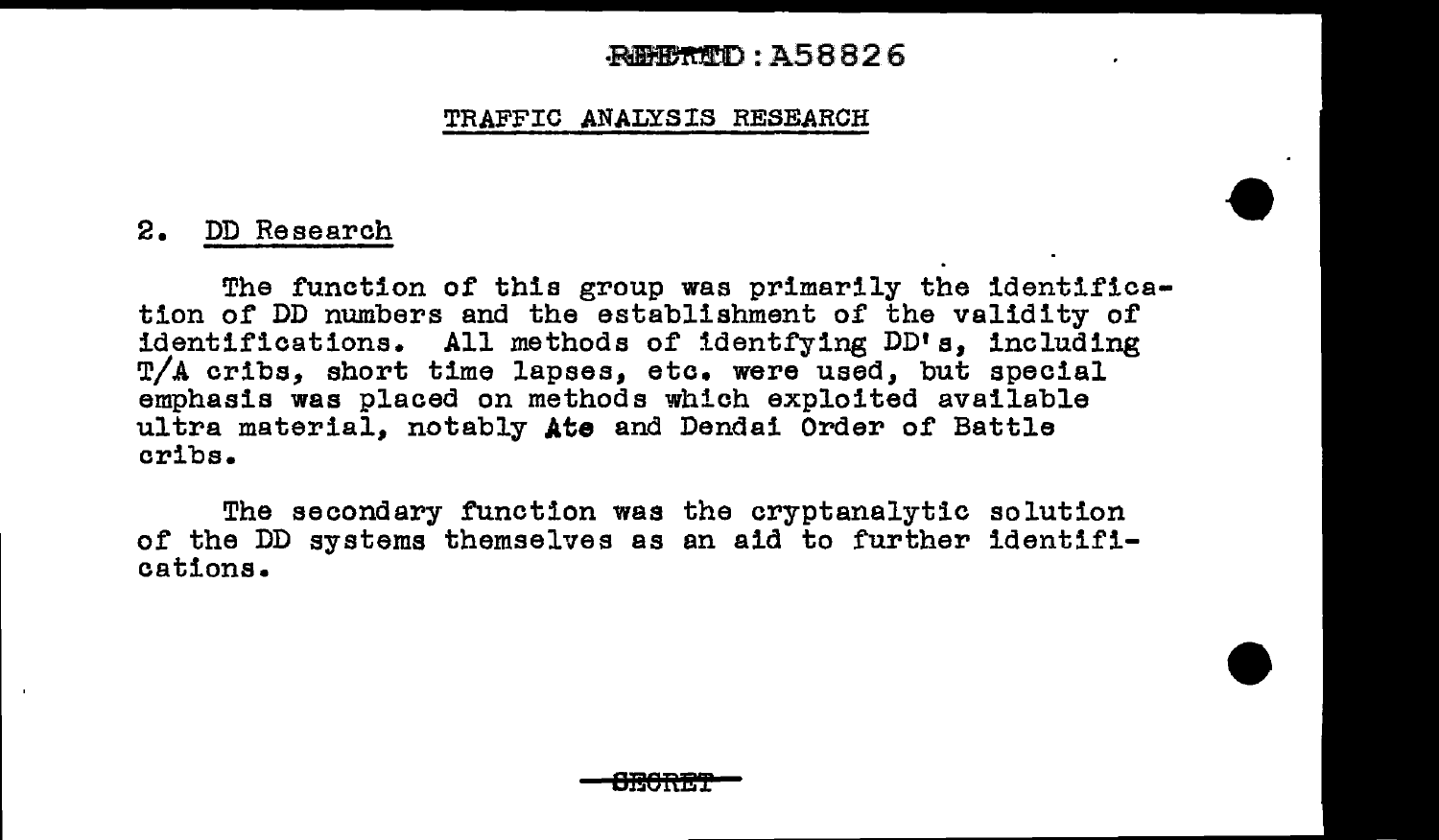## $REF$   $LD+258826$

#### TRAFFIC ANALYSIS RESEARCH

#### 3. NR Studies

Studies were made of the NR patterns used by Japanese Army Headquarters. When more than one pattern was found at a location, these patterns were related to specific originators through a study of Dendais. These studies were used for drawing inference by the  $T/A$  area organization and for cribbing originators by the military cryptanalytic branch.

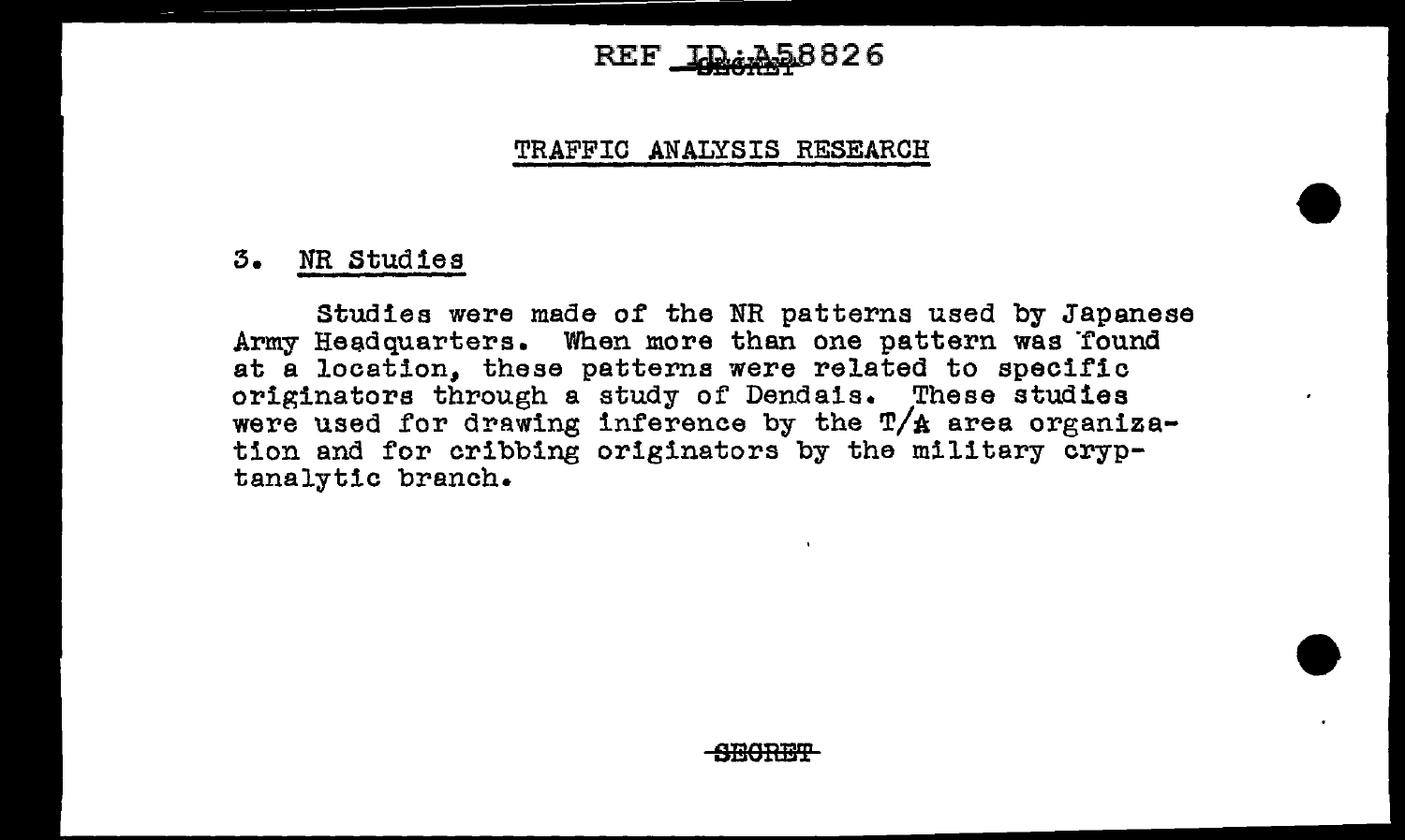# REF **164888826**

#### TRAFFIC ANALYSIS RESEARCH

#### 4. Call Sign Analysis

This group was responsible for the isolation and cryptanalytic solution of the various systems used by tbe Japanese for the allocation of call signs. The reconstructed allocation charts were used by the net reconstruction unit for the identification of nets and circuits.

•

 $\lambda$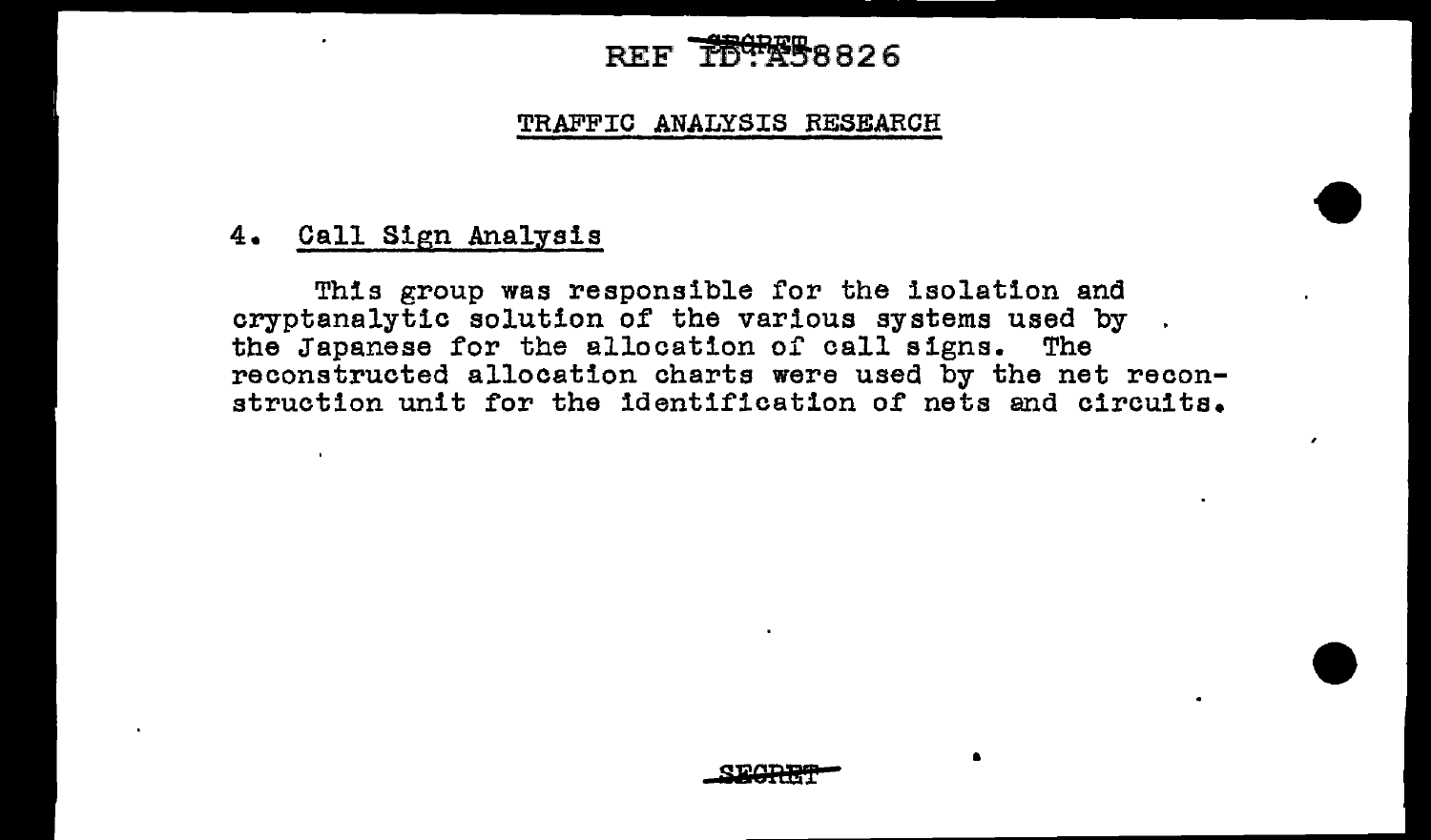LEBEFOLD, 358826 For ficture.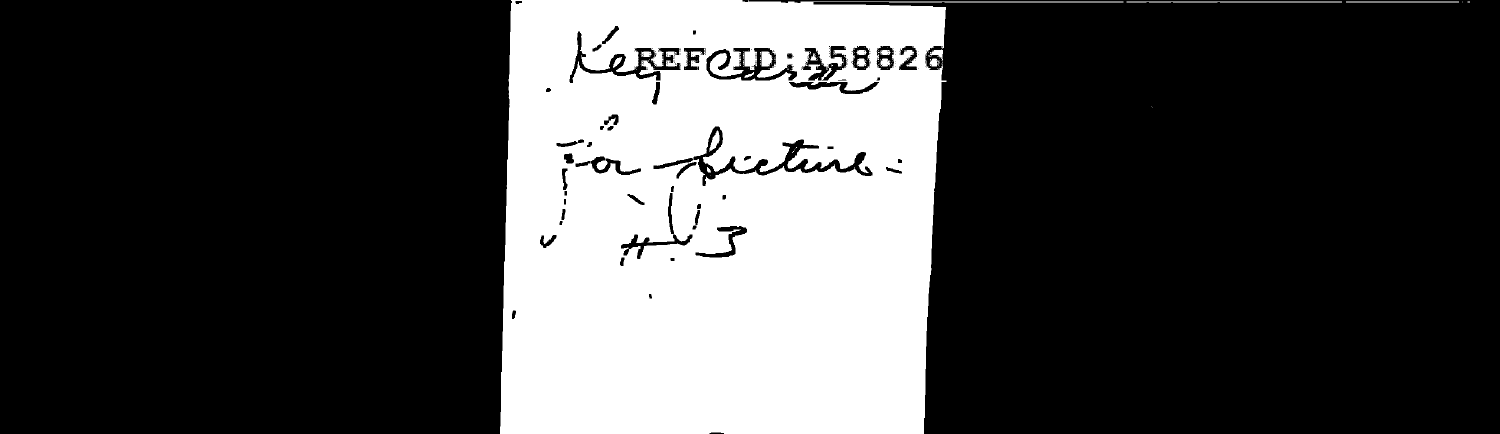#### -~:A58826

STATION PERFORMANCE AND CONTROL

#### 1. Intercept Facilities

......

MS-2 Petaluma, Cal. (SSA) MS-5 Honolulu, T. H. {SSA) MS-6 Amchitka, Alaska '(SSA) MS-8 New Delhi, India (SSA) MS-11 Guam (SSA) <sup>l</sup>MS-15 Ft. Lewis, Wash. (WDC) MS-19 Anchorage, Alaska (Alaskan Dept) MS-20 Guam (POA) MS-21 Honolulu (POA)

·.

 $B^{\frac{1}{2}}$ 

Daily station activity reports were received from the above stations and from these coverage results were determined;<br>assignment changes were also made on the basis of these daily reports. Intercept missions were assigned directly by SSA to these stations.

TEN ZINTET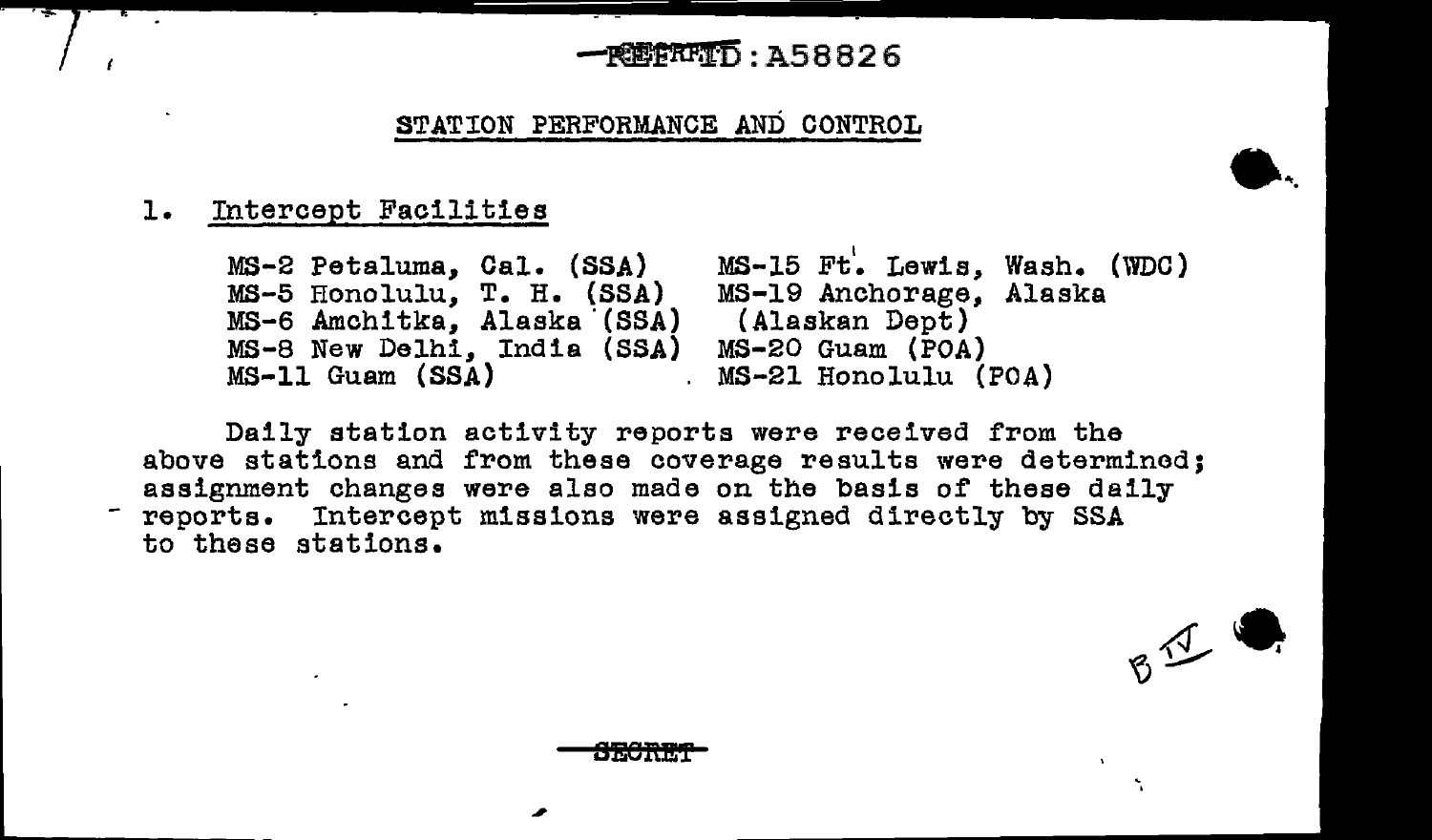. . . .  $\times$  REF ID:A58826  $K_{\epsilon}$ Earl or pictime ستعمش っい م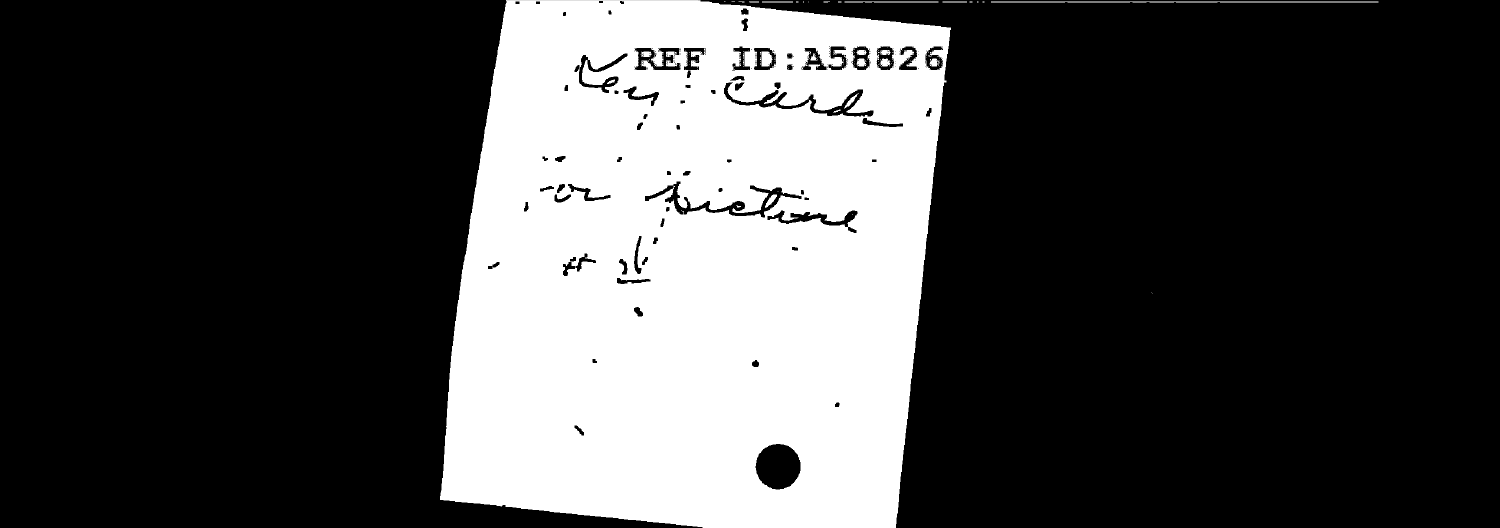### REE<sub>nn</sub> Tuber A58826

STATION PERFORMANCE AND CONTROL

2. Liaison with Allied Centers

 $\mathcal{F}_{\mathcal{A},\mathcal{A},\mathcal{A}}$ 

WEC New Delhi, India - Station 94 San Miguel, Luzon - Stations 25, 26, 30, 40 and 95 <u>I - Andrea Andrew American American American American American American American American A</u>

Circuit coverage was coordinated by SSAj certain nets located in the particular area of interest to the center were covered exclusively by that center. Other circuits monitored were those which met their individual needs. Coverage statistics were supplied to SSA and these were incorporated into the weekly coverage summary which included totals of all intercept sources devoted to Jap Army.

> PL 86-36/50 USC 3605 EO 3.3(h)(2)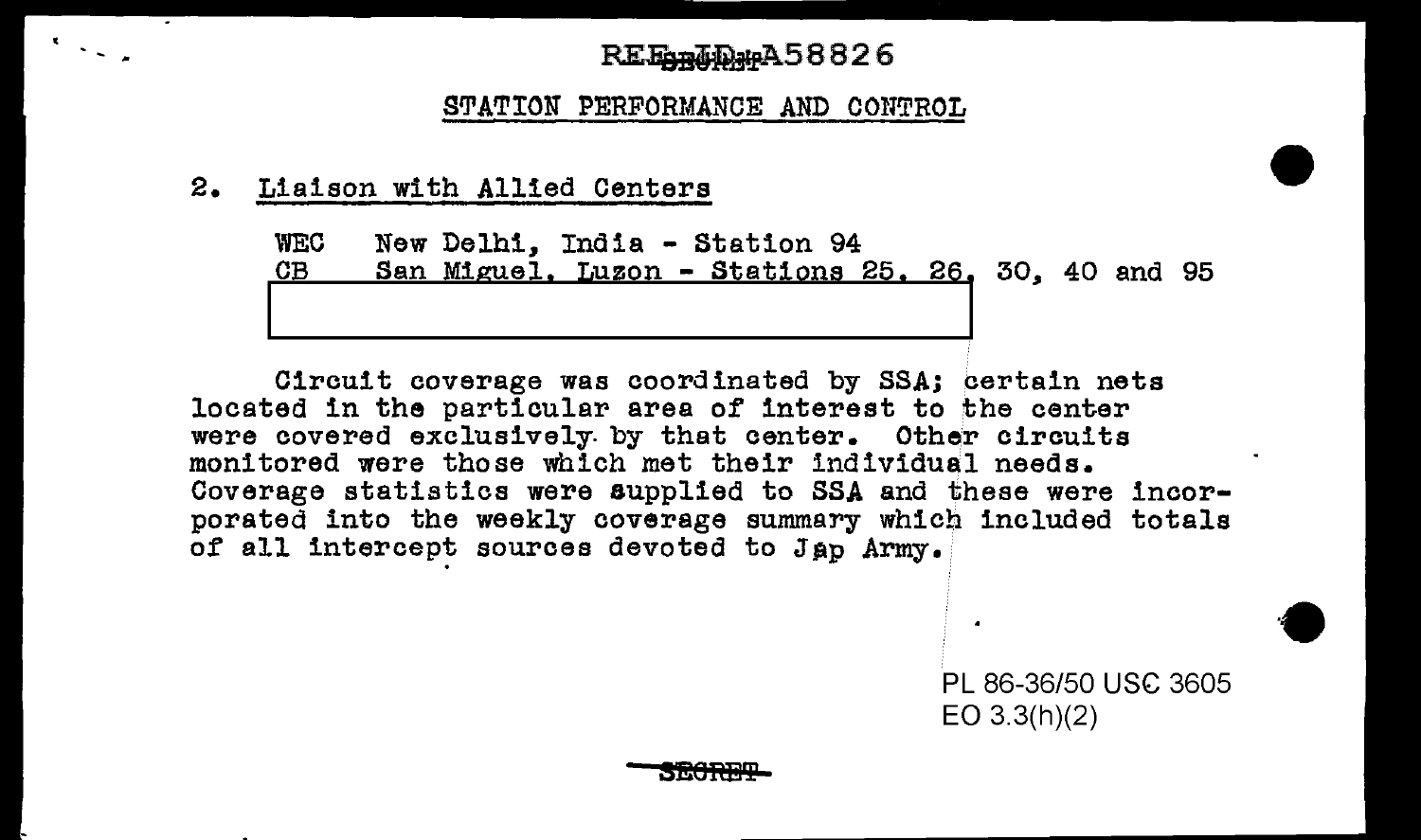# .<br>REF<sup>or</sup>TD: A58826

#### STATION PERFORMANCE AND CONTROL

#### ~ Liaison with Theatre Commands

| POA             | Honolulu, T. H. - Stations 20, 21, 27  |
|-----------------|----------------------------------------|
| IBT             | Kunming, China - Stations 37, 38, 39   |
| WDC             | Presidio, San Francisco - Station 15   |
| <b>AFPAC</b>    | San Miguel, Luzon (See Central Bureau) |
| Alaskan<br>Dept | Anchorage, Alaska, Station 19          |

In all cases except IBT, assignments were made directly by SSA. In the case of IBT, a block assignment was made and individual circuits assigned by theatre headquarters to the intercept stations.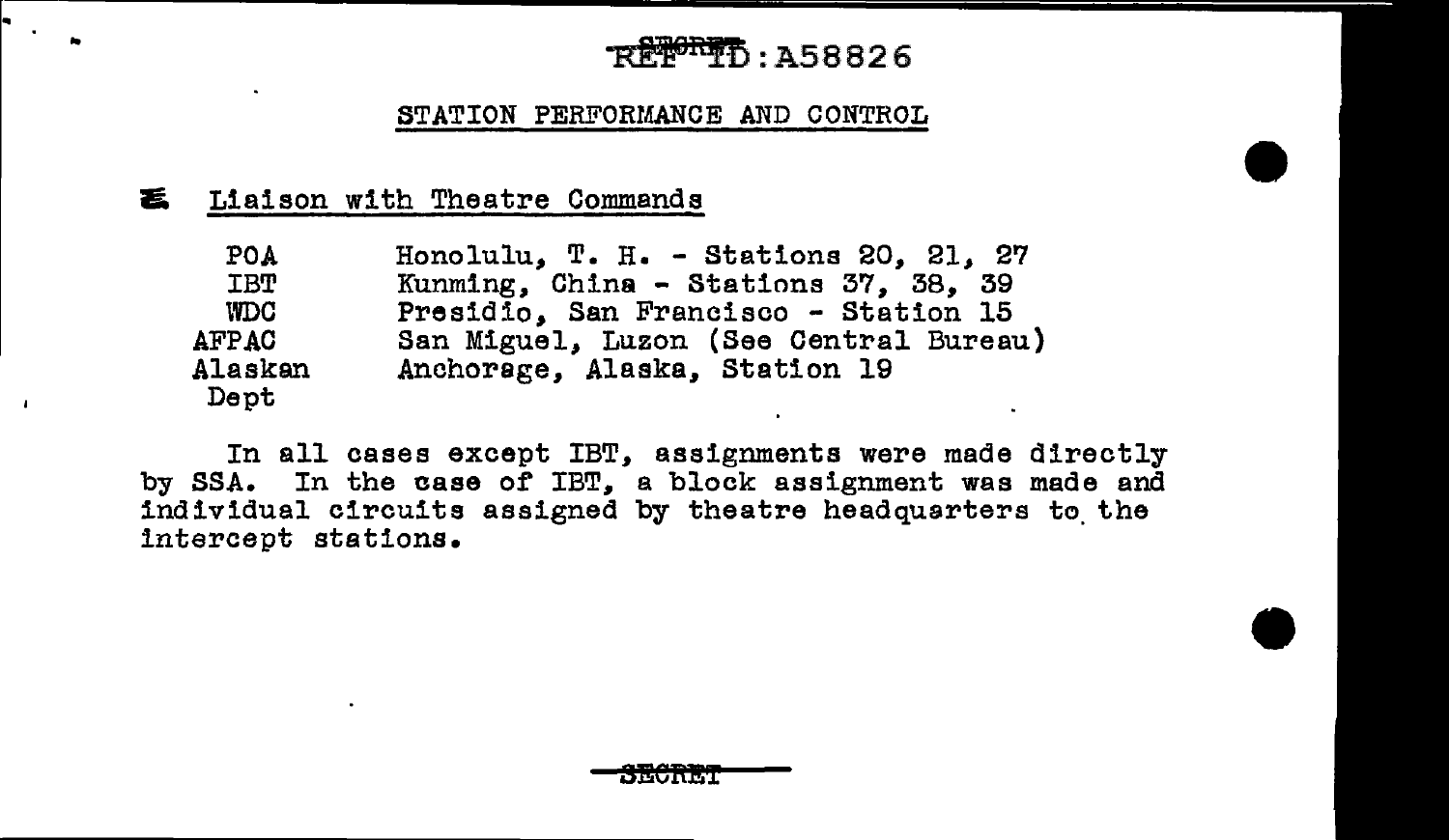## **REF<sup>84</sup>1558826**

#### STATION PERFORMANCE AND CONTROL

## 5 **2** Directives to Stations

Included all stations listed under section l. Allied centers and theatre commands were contacted when specific requests were made of any particular station under their control.

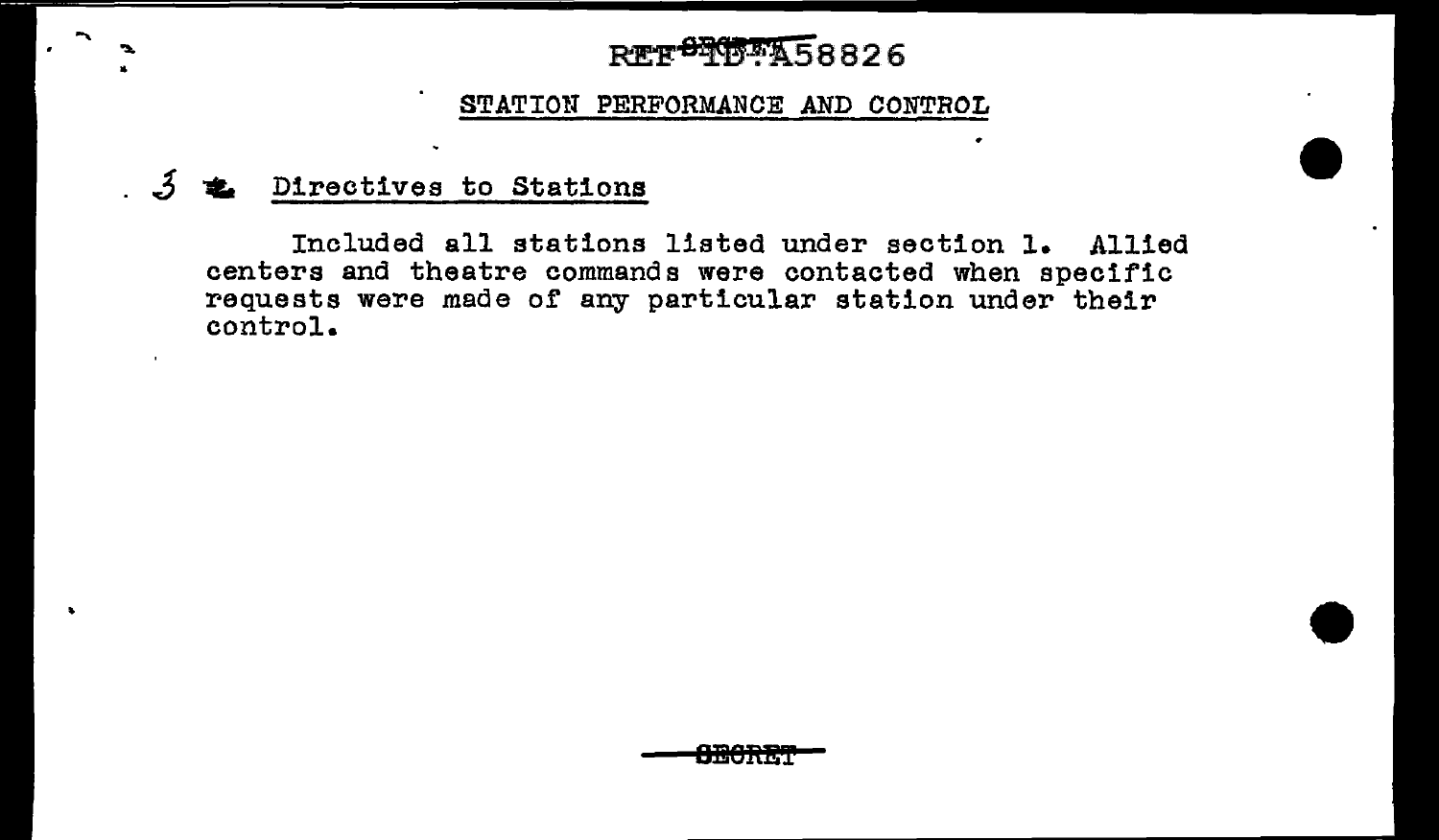#### REF-FD. 25888826

#### STATION PERFORMANCE AND CONTROL

#### ~ Information to Stations

 $\mathcal{A} \subset \mathcal{A}$ 

Sent to all units listed under sections 1, 2 and 3. Circuit information was radioed daily to each unit so that station records were completely current.

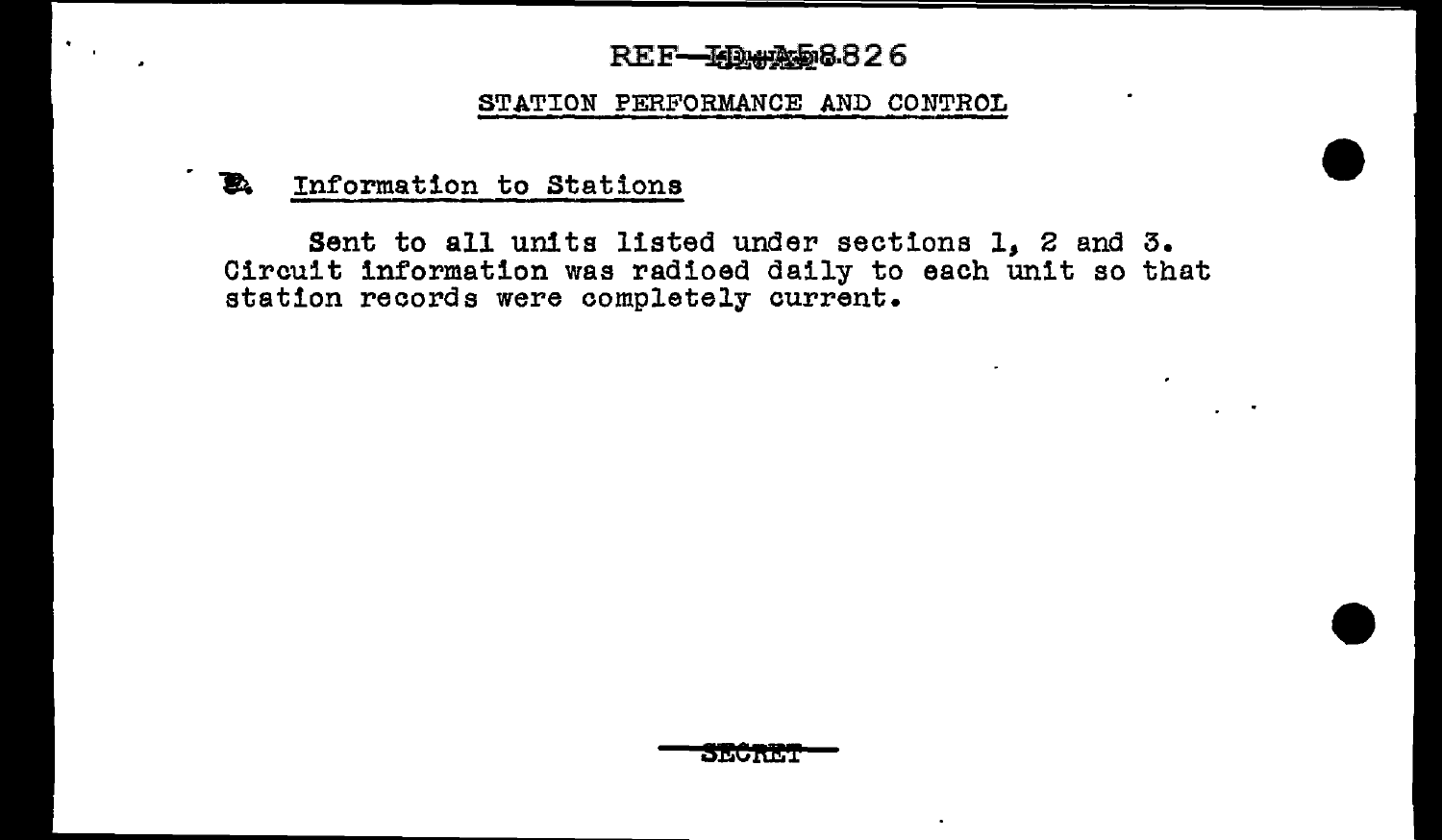#### REF-CORA5826

#### STATION PERFORMANCE AND CONTROL

#### **等** Circuit priorities

 $\sigma_{\rm{max}}$ 

Needs of cryptanalysis, traffic analysis and intelligence were weighed and individual circuit priority then determined. Circuit was then assigned for coverage based on its priority classification.

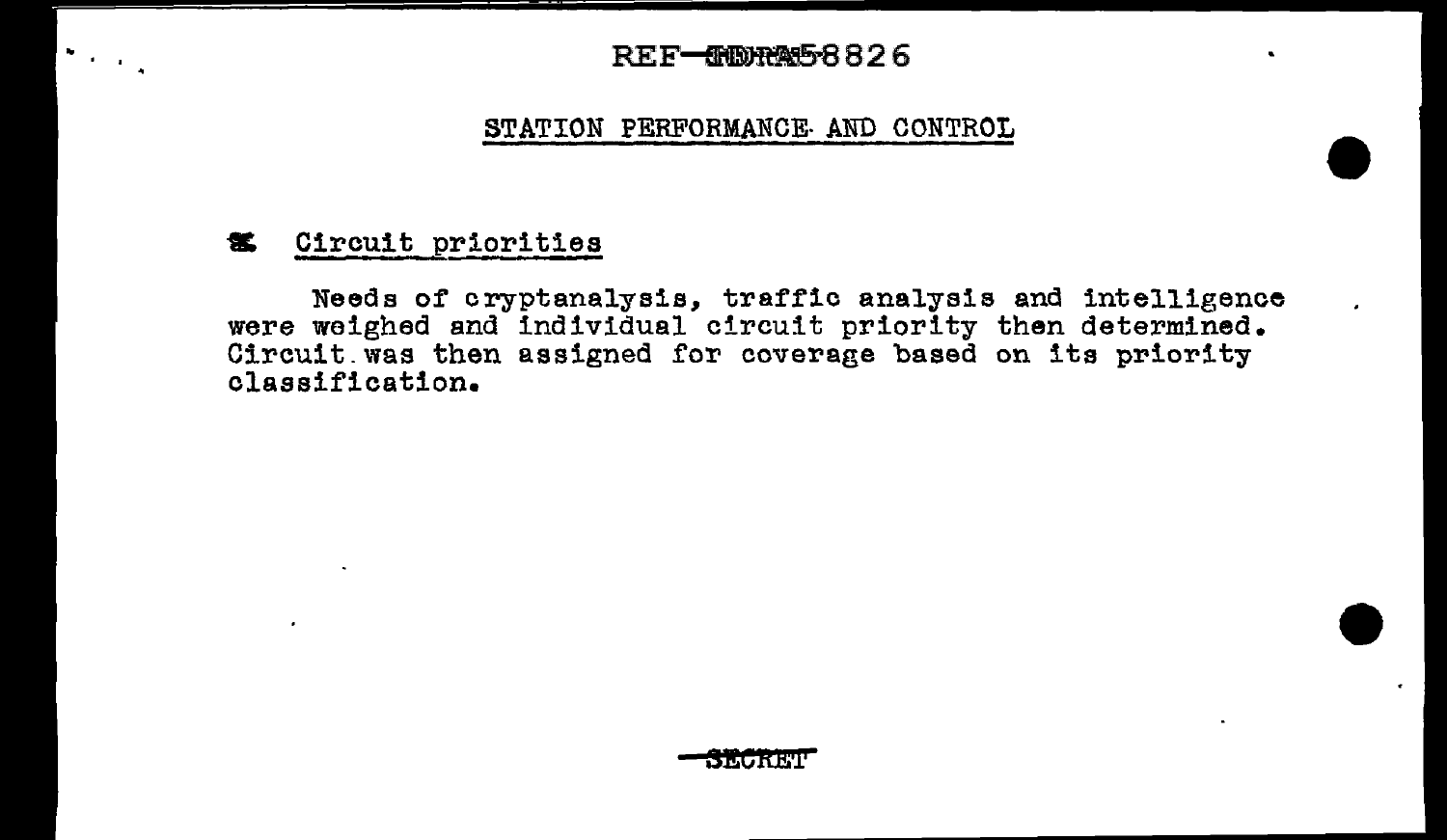#### **REEGEDT A58826**

#### STATION PERFORMANCE AND CONTROL

#### Case book file

..

A master file was maintained on all known Jap Army circuits including latest information on locations and validity, tau range, frequencies, call signs and validity.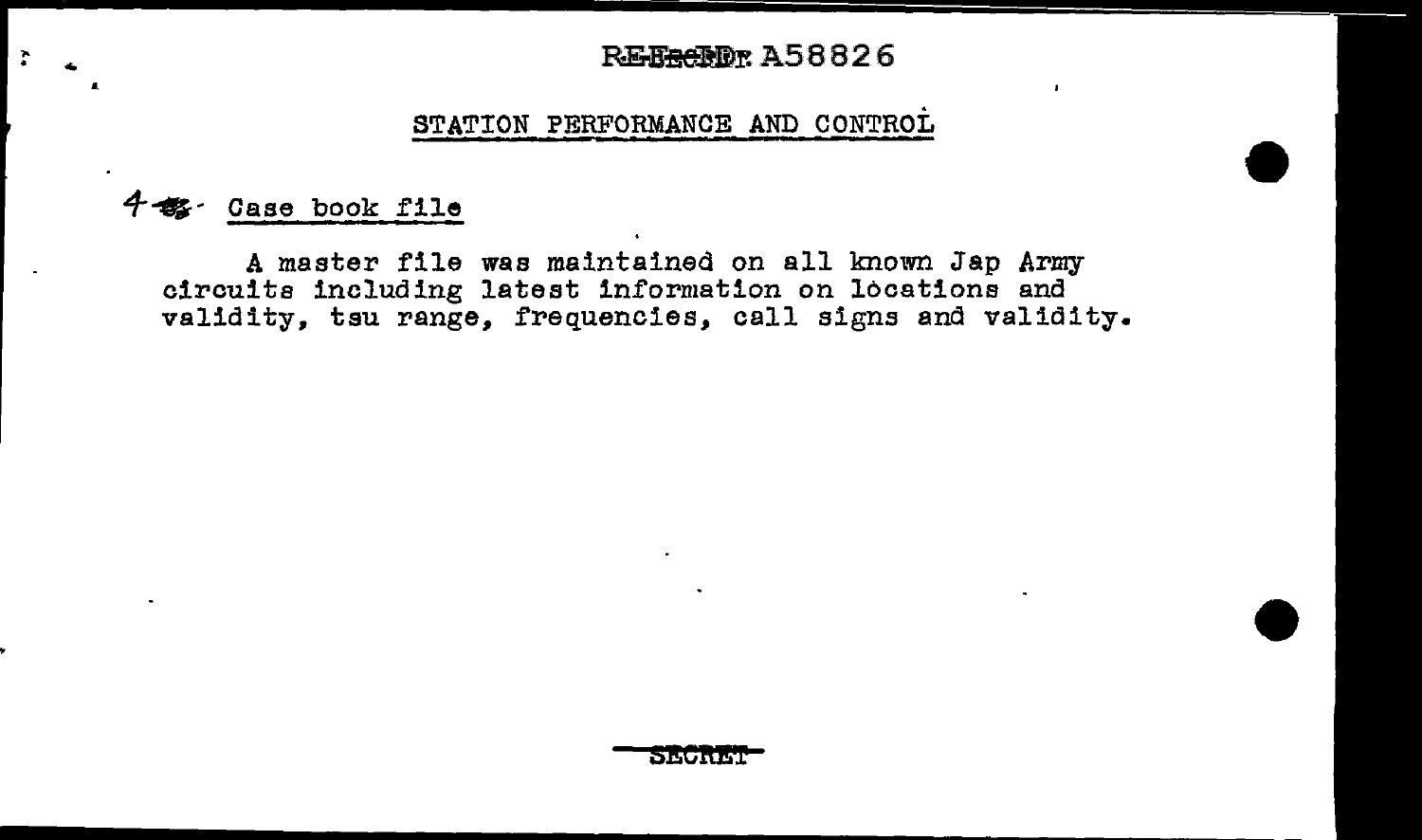## REFCTT: A58826

#### STATION PERFORMANCE AND CONTROL

#### **会** Other files

 $\ddot{\phantom{1}}$ 

 $\overline{a}$ 

- a. Station assignments current
- b. Station assignments historical<br>c. Circuit histories
- c. Circuit histories<br>d. Common transmitte:
- d. Common transmitters<br>e. Geographical case b
- e. Geographical case book listing<br>f. Predominant discriminant over
- f. Predominant discriminant over each circuit
- g. Schedules

 $\mathbf{r}$ 

WEC and CB assignments

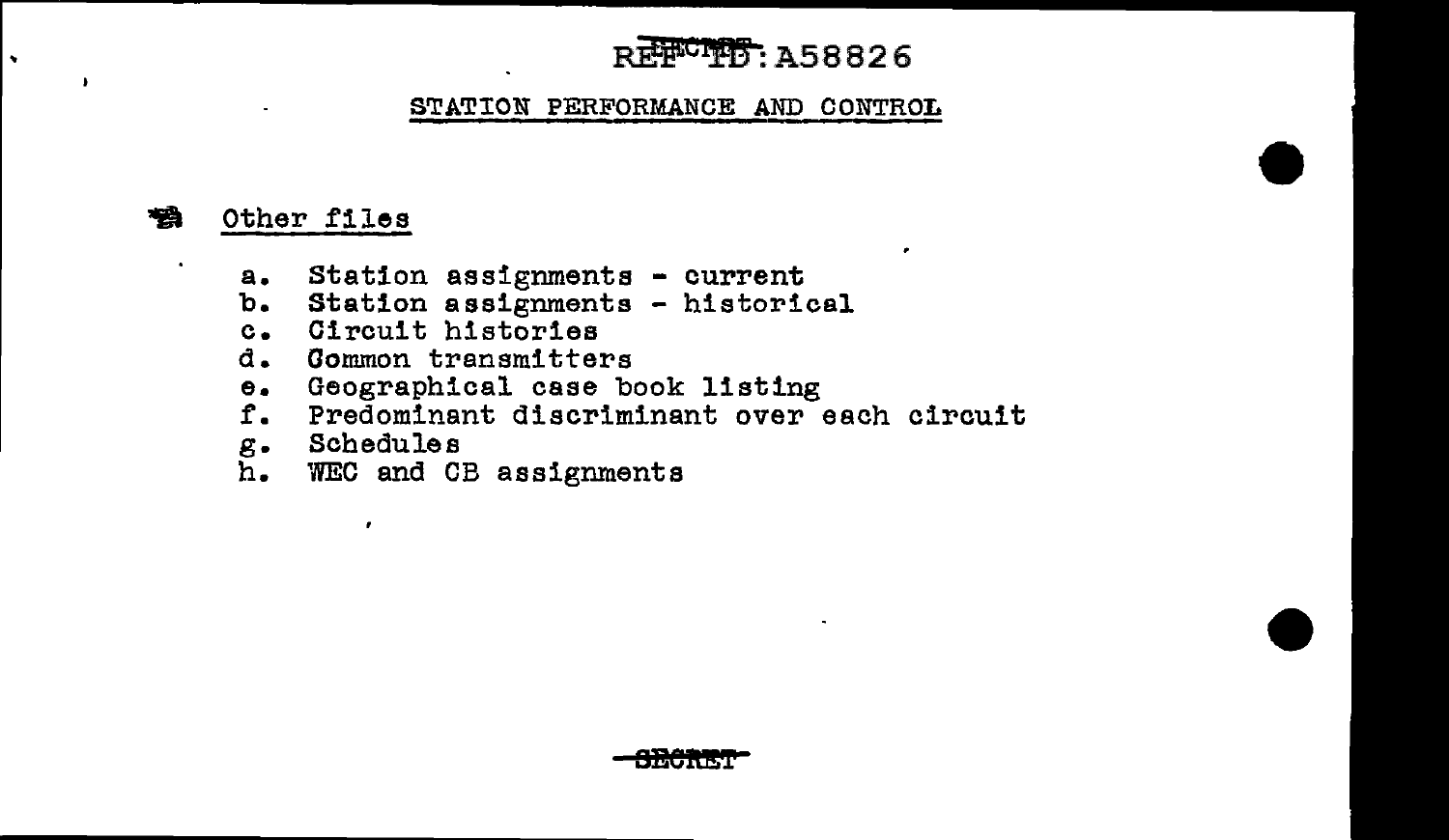## **REF PBORF58826**

#### STATION PERFORMANCE AND CONTROL

#### Coverage reports

 $S_{\rm{max}}$ 

 $\ddot{\phantom{a}}$ 

These reports were based on tsu sheets prepared by net personnel. Each circuit was listed and messages intercepted compared with messages sent to arrive at an efficiency of coverage percentage figure.

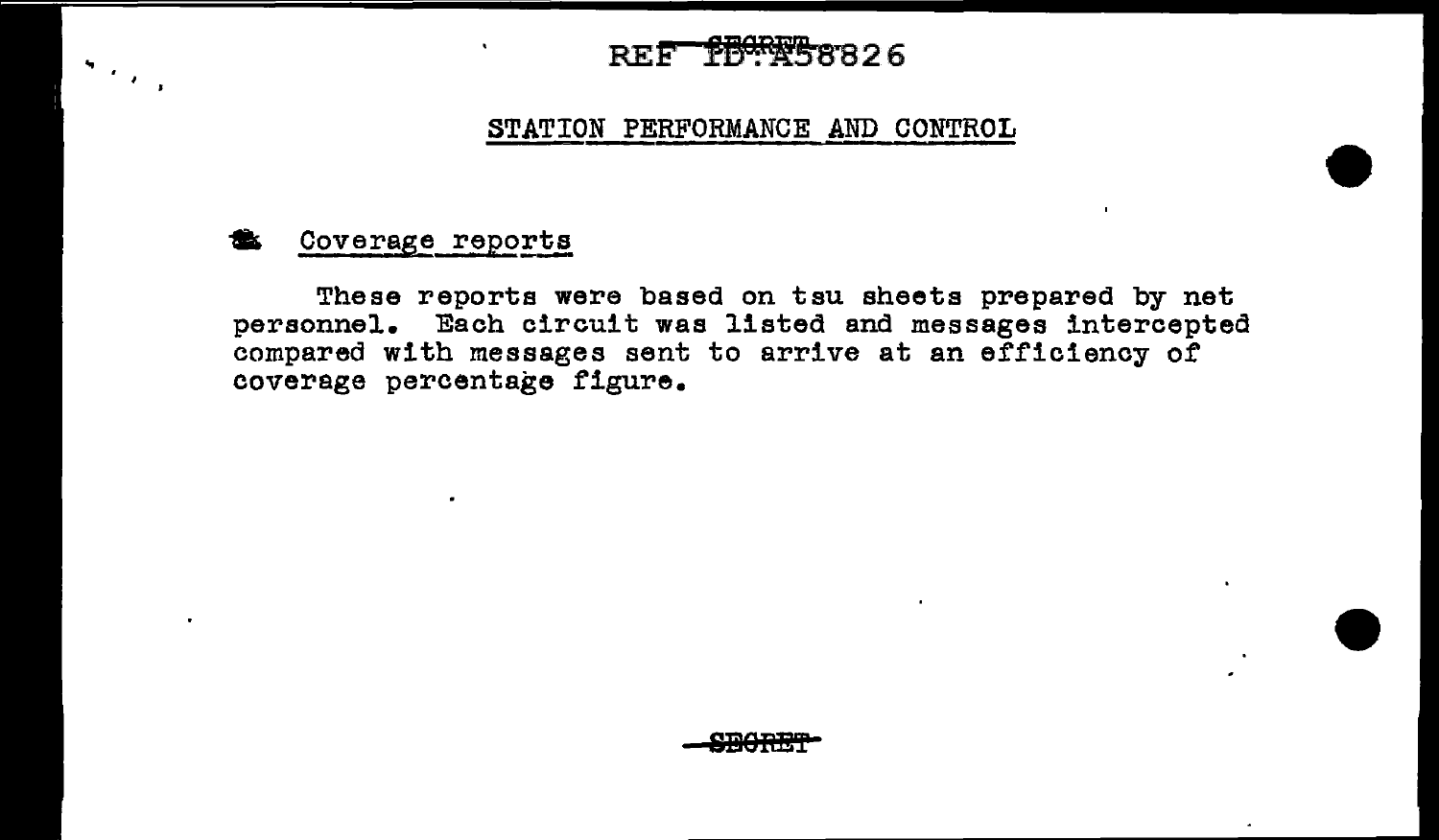$\cdot$  REF ID: A5882,6 رملا Siction  $\boldsymbol{z}$  $\vec{v}$ تتصادمه  $-1$  $\epsilon$ 

 $\cdot$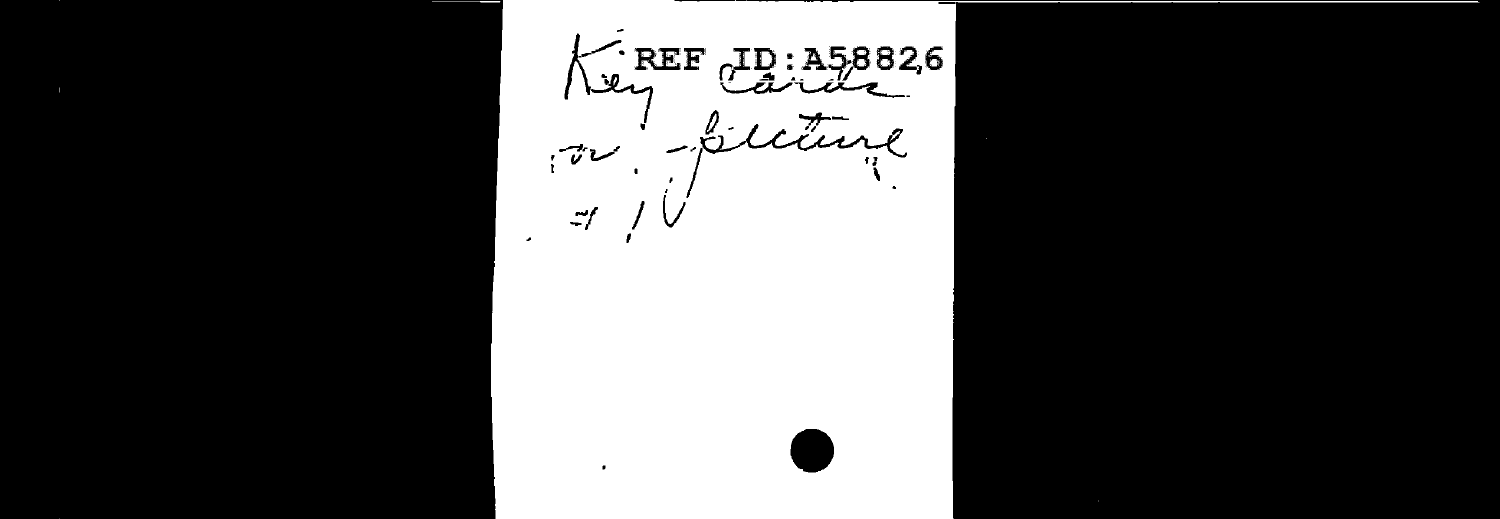#### SROETID: A58826

#### NET RECONSTRUCTION AND INTELLIGENCE

#### **NETS**

#### Circuit Analysis  $1.$

Analysis of traffic available at this center, together with daily reports from intercept stations and foreign centers made possible daily changes in circuit listings. Since nets are established for communication within specific army units, correlation with order of battle was constantly checked.

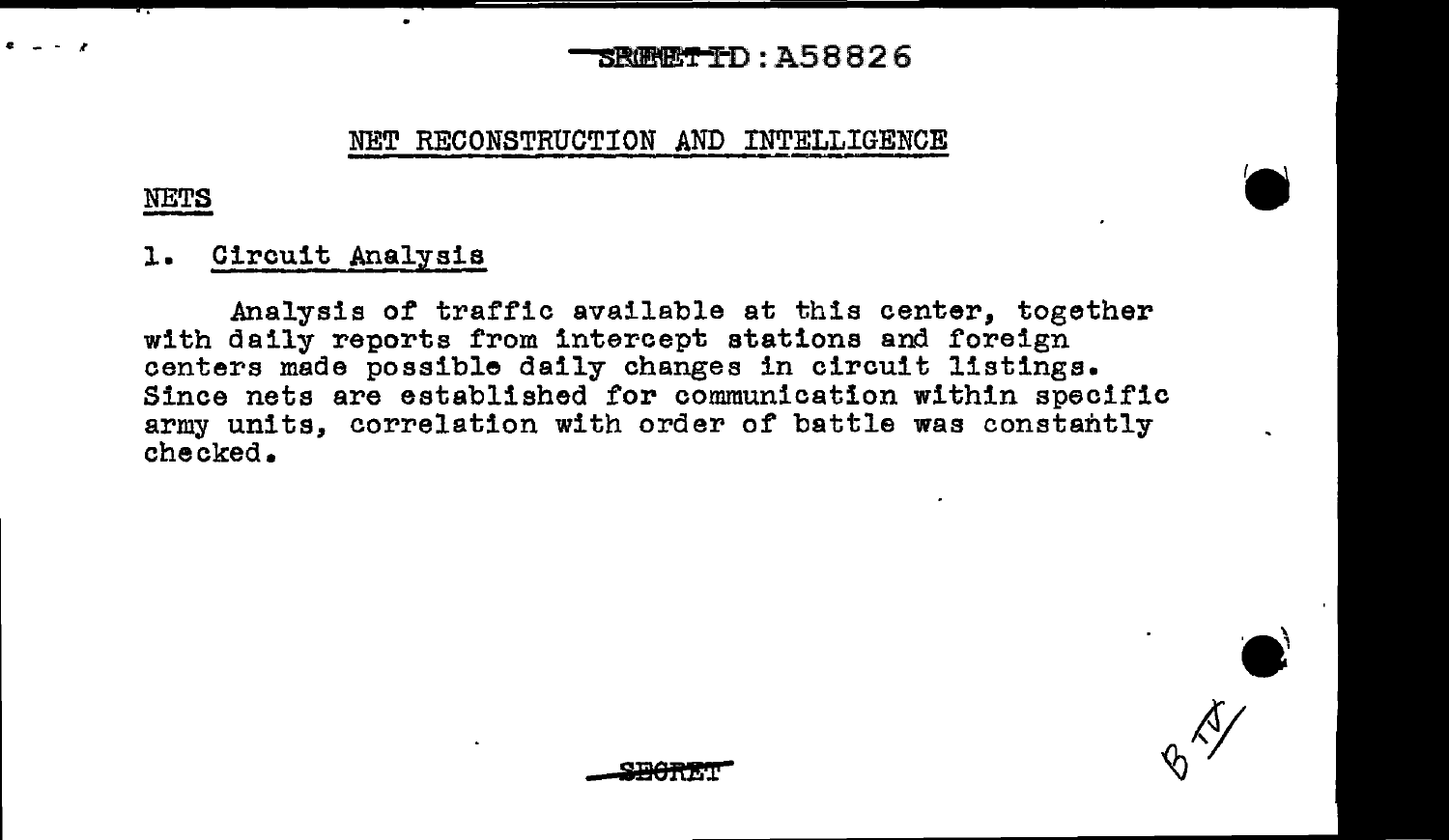### $REF-JR$

#### NET RECONSTRUCTION AND INTELLIGENCE

#### NETS

 $\sim$   $\sim$   $\sim$ 

#### Reading Operator Chatter

All chatter copied on Japanese circuits was submitted on continuous teletype rolls, containing also all traffic sent in proper order. Many security breaks were noted in plaintext, giving clues as to unit dispositions and other valuable intelligence.

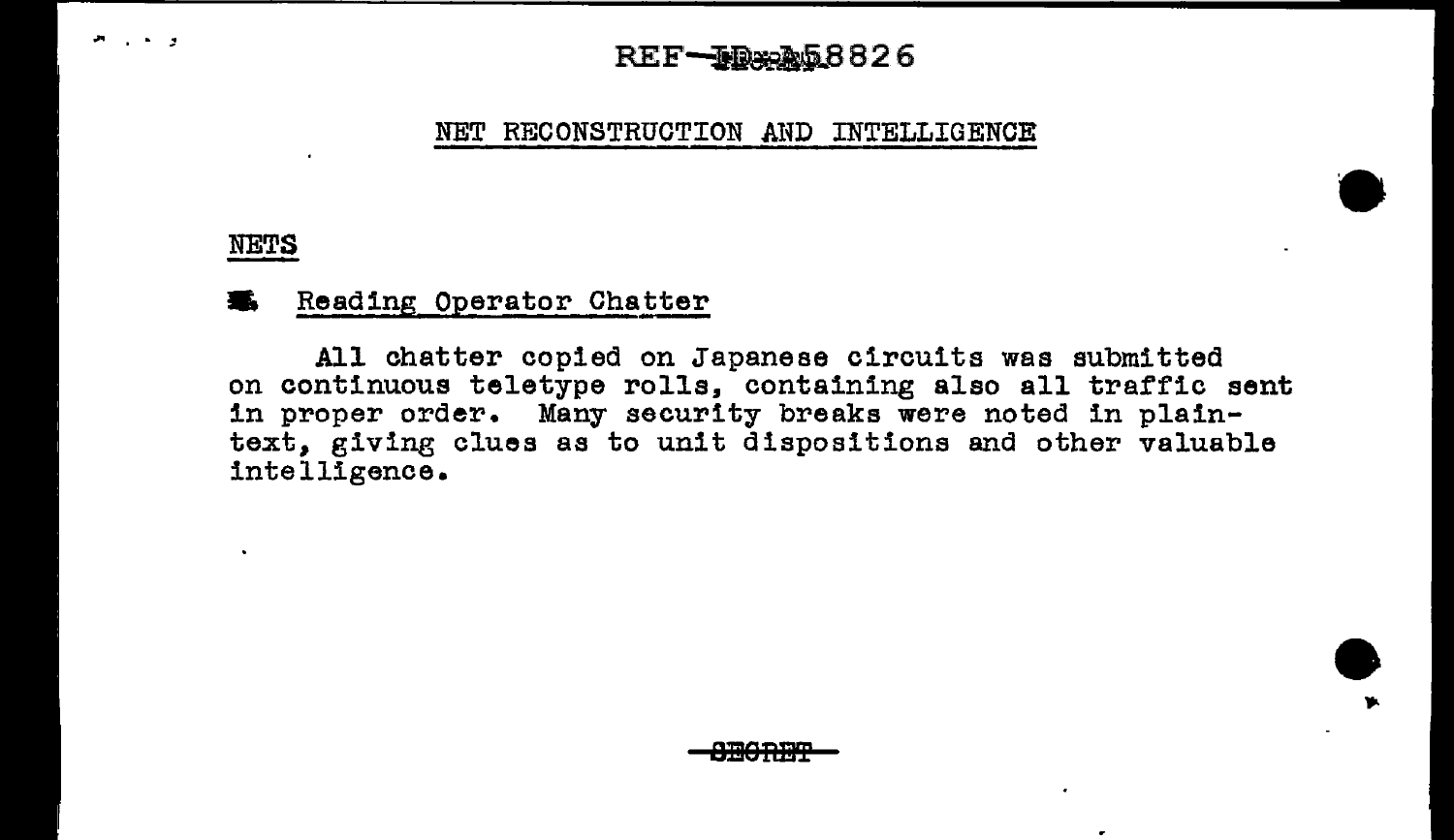## REPCTER-A58826

NET RECONSTRUCTION AND INTELLIGENCE

#### NETS

#### ().. **W.** Field Traffic Analysis Liaison

In addition to disseminating reports from intercept stations, this section prepared daily comments on field analysis reports, which were relayed by teletype and radio to the stations concerned. ·

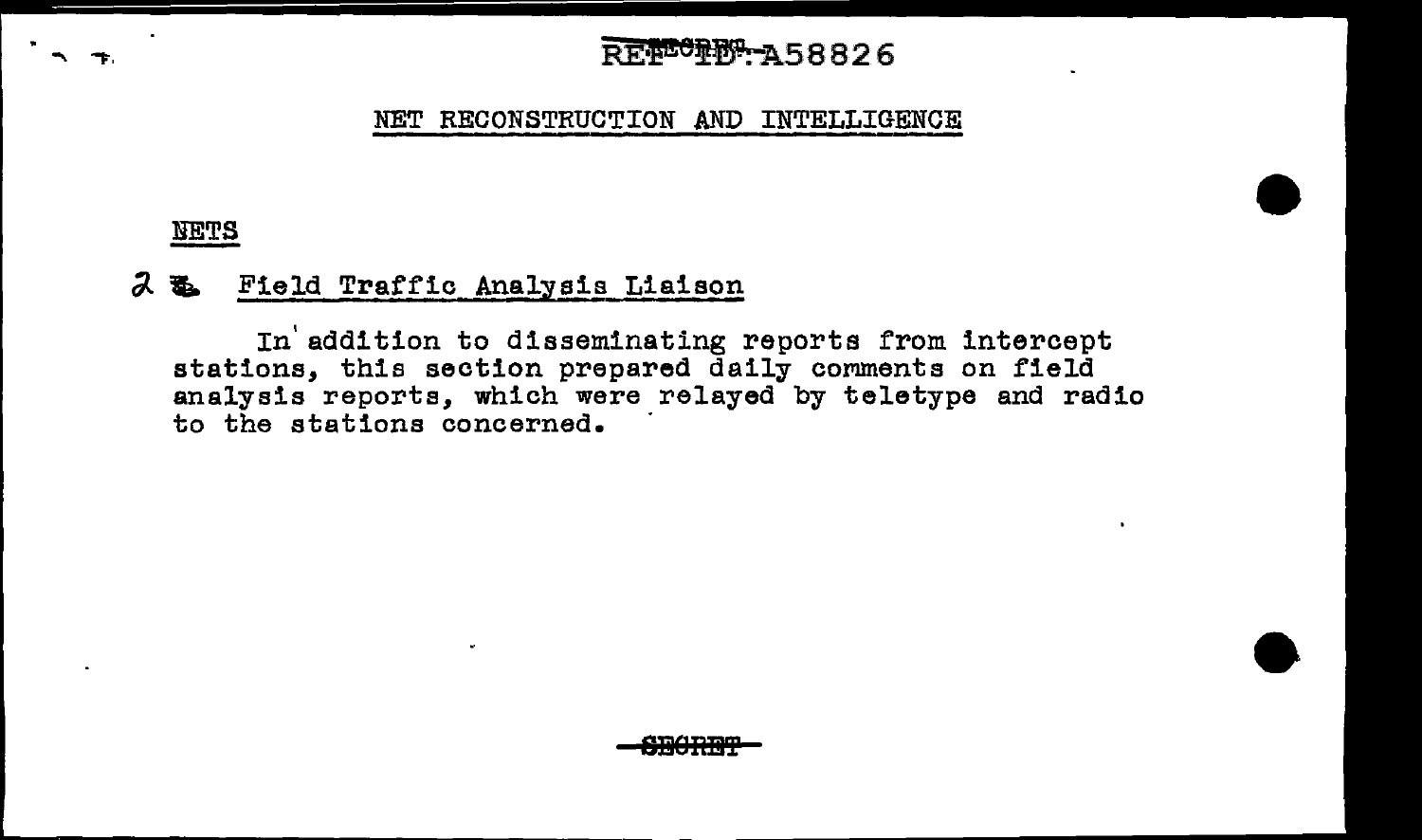## **NEPETD: A58826**

NET RECONSTRUCTION AND INTELLIGENCE

#### **NETS**

#### Maintaining Schedule and Coverage Records

Analysts maintained weekly records showing activity on each circuit by amount of traffic sent and schedules.



٠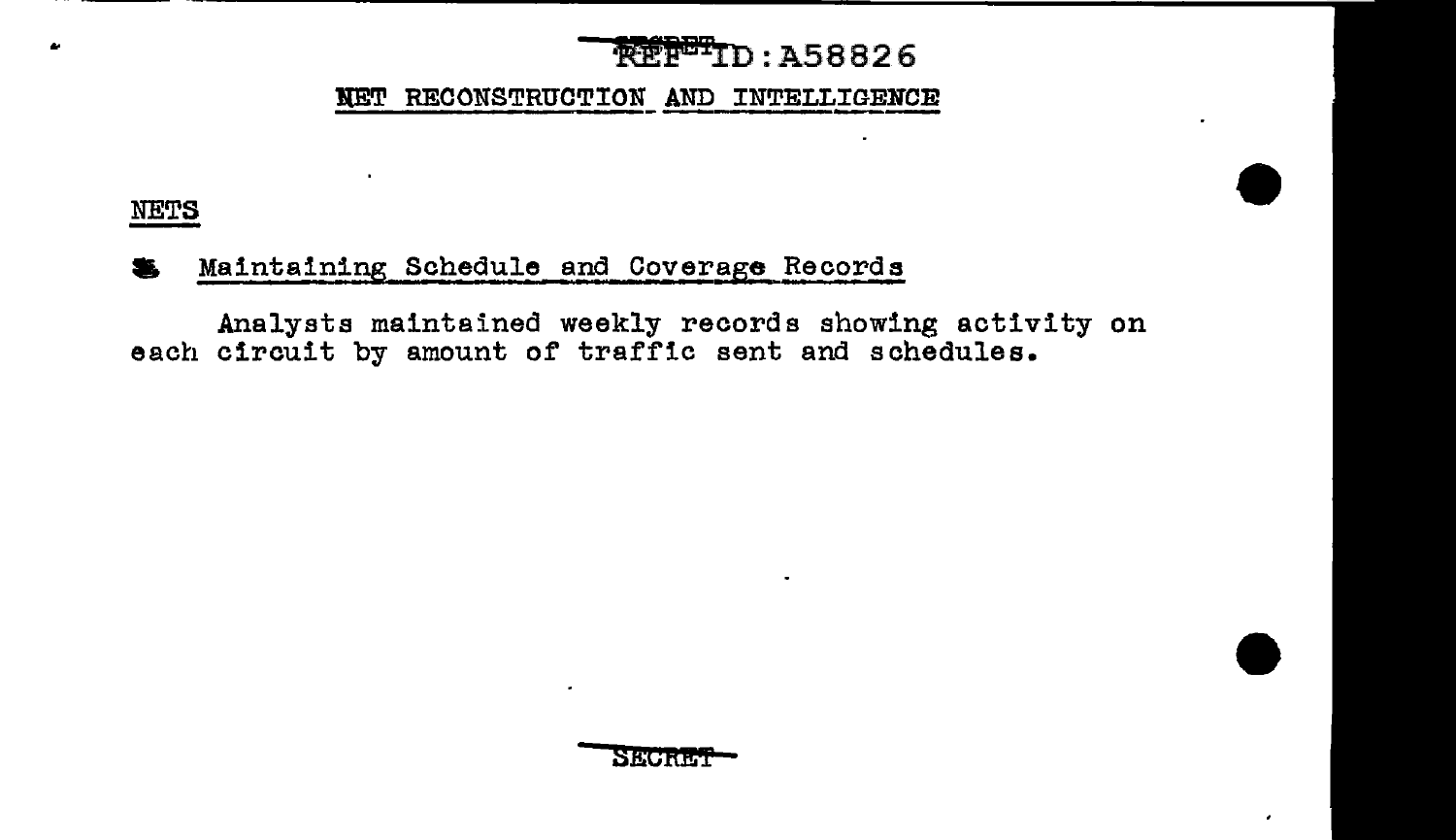# - REF<del>-880RET</del>58826

#### NET RECONSTRUCTION AND INTELLIGENCE

#### NETS

....

#### 3.  $\leq$  Deriving of Net Intelligence

 $\bullet$ 

Daily reports wore prepared giving possible interpretations of net changes in terms of Order of Battle. Net analysts assisted in work by maintaining records of contacts on circuits.

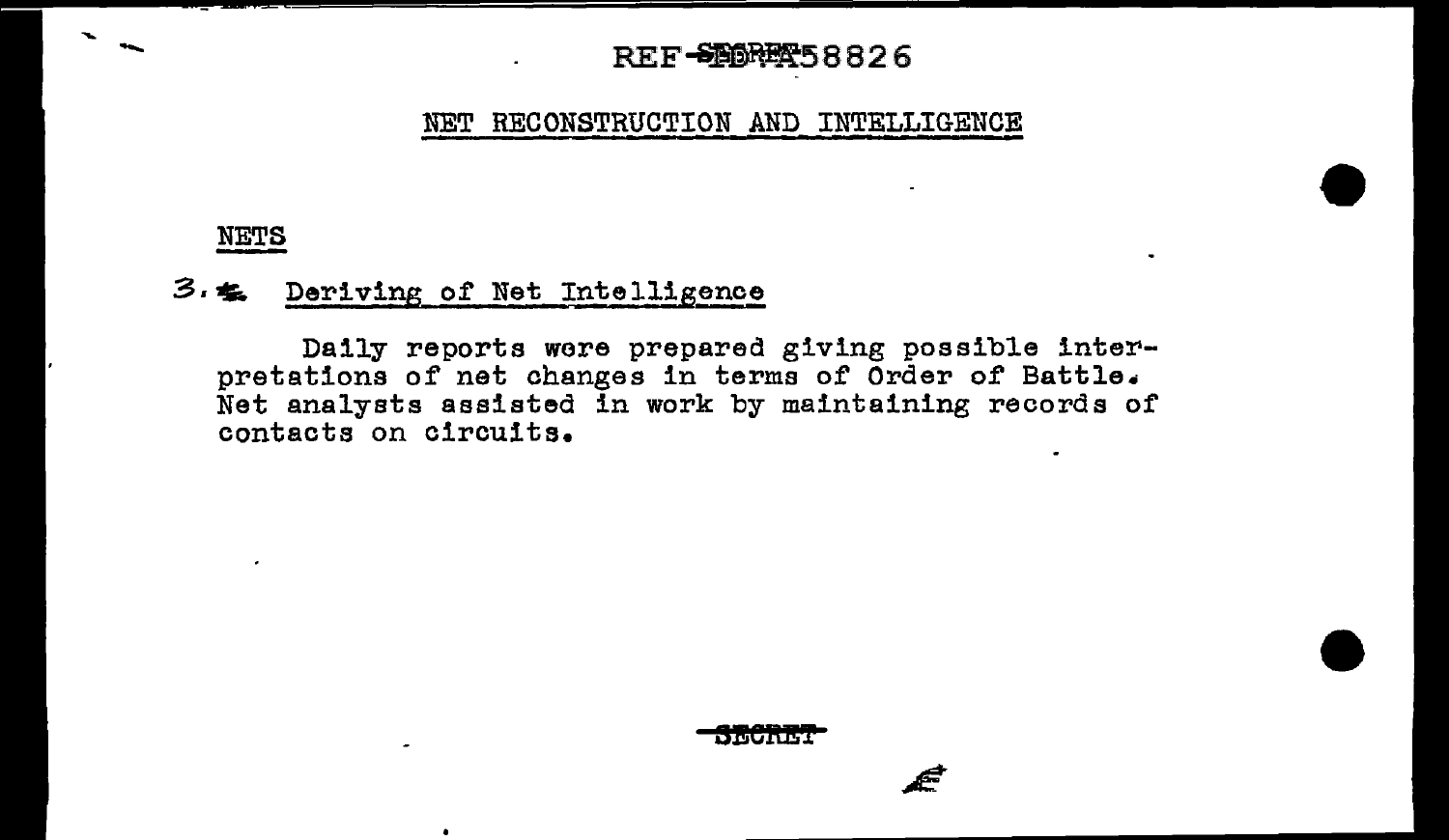#### **REGRONDY: A58826**

 $\bullet$ 

NET RECONSTRUCTION AND INTELLIGENCE

## D/F

Æ.  $\bullet$ 

### 4. Direction Finding Unit

Many bearings were taken on frequencies unlocated by traffic analysis, the results being correlated by this unit. Confirmation of other analysis was also made possible.